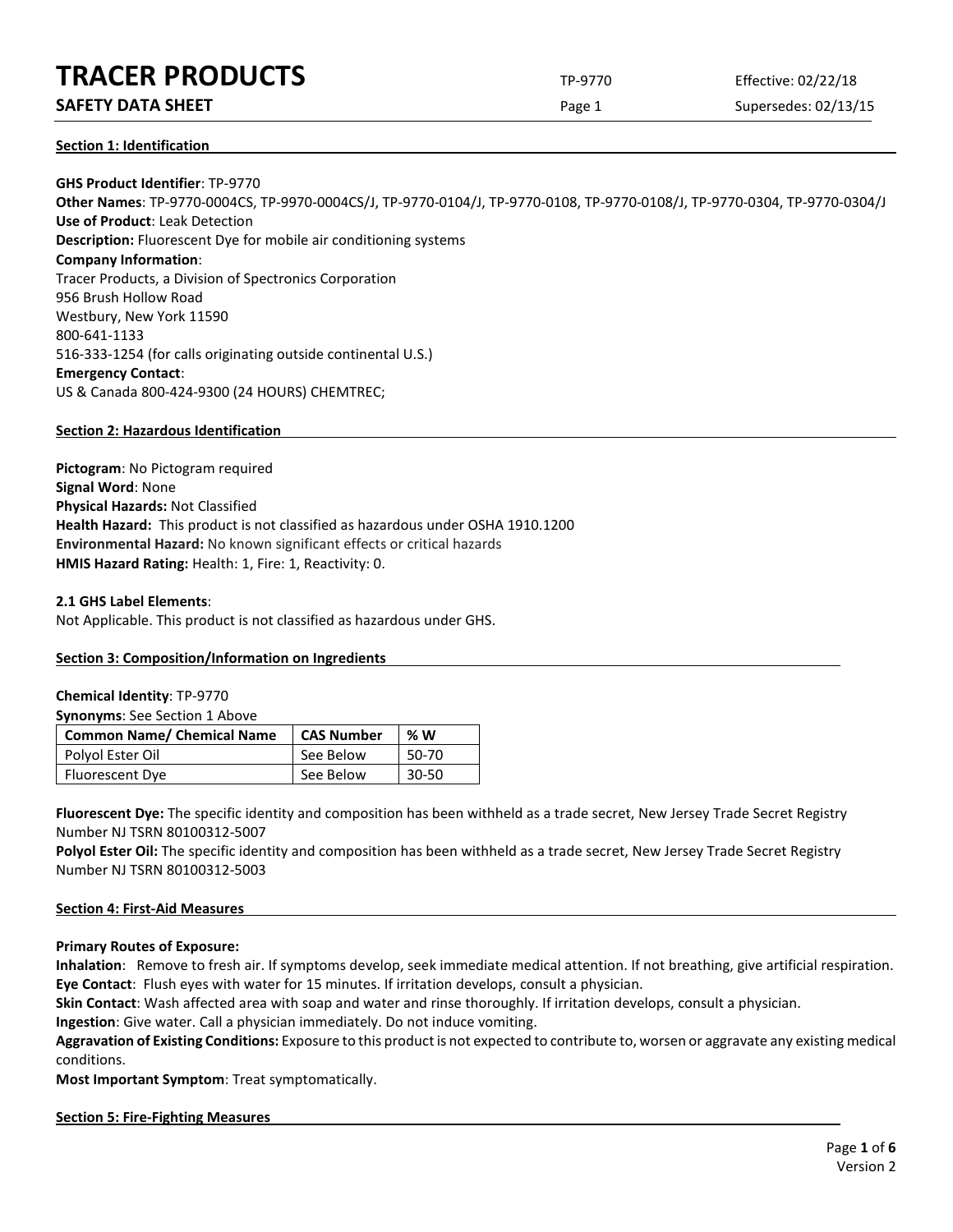Page 2 Supersedes: 02/13/15

**Flash Point:** > 305°F (152°F)

**Test Method:** Pensky-Martens Closed Cup

**Explosive Limit:** LEL (%): No data available; UEL (%): No data available

**Autoignition Temperature:** No data available

**Unusual Fire and Hazardous Combustion and Decomposition Products:** Smoke, soot, and toxic/irritating fumes (i.e., carbon dioxide, carbon monoxide, etc.). Oxides of nitrogen and carbon.

**Fire and Explosion Hazards:** May liberate irritating or toxic vapors during combustion or decomposition.

**Extinguishing Media:** Based on the NFPA guide, use dry chemical, carbon dioxide, water mist, water jet sprays, halogen, or alcohol foam suitable for Class B fires. Use water to cool containers exposed to fire. For large fires, use water spray, fog or alcohol foam, thoroughly drenching the burning material.

**Unsuitable Extinguishing Media:** High volume water with full jet. Oxidizers and reducers.

**Fire-Fighting Procedures/Equipment:** Fire fighters and others who may be exposed to the products of combustion should be equipped with NIOSH-approved, positive-pressure, self-contained breathing apparatus (SCBA) and full protective clothing. Water can be used to cool and protect containers and surroundings.

#### **Section 6: Accidental Release Measures**

#### **Non-Emergency Personnel**:

General Advice: Avoid inhalation and contact with skin, eyes, or clothing. Wash hands and face before eating, drinking, or using tobacco products.

Personal Protective Equipment Needed: Wear impervious gloves, shoes, and protective clothing

#### **Emergency Personnel**:

Suitable Protective Gear: Wear impervious gloves, shoes and protective clothing.

#### Unsuitable Protective Gear: Not Applicable

**Environmental Precautions**: Prevent any contamination of local soils and water supply. Prevent ground water infiltration or any ground penetration. Avoid the spreading or entering into watercourses by using sand, soil, or other types of barriers. If contamination into water course or sewage system, alert appropriate authorities.

#### **Containment/Clean-up Methods**:

Containment & Recovery of Product: Contain with absorbent material, such as clay, soil, universal binding medium, or any commercially available absorbent. Shovel reclaimed dye and absorbent into a recovery or salvage drums for disposal. For larger spills, transfer to a salvage tank for recovery or safe disposal. Any residues should be treated like a small spill. This is not a RCRA hazardous waste per Title 40 CFR 261. Stop material from contaminating soil, or from entering sewers or bodies of water. For larger spills, transfer to a salvage tank for safe recovery/disposal. Residues are treated as small spills.

Disposal**:** Either incinerate or land fill in accordance with applicable local, state and federal regulations.

#### **Section 7: Handling and Storage**

**Handling Precautions:** Use product only in well ventilated areas. Avoid breathing in mists or vapors from a heated product. Avoid formation of mists. Avoid heating product near flash point. Avoid prolonged or repeated contact with skin. Handle in ambient temperature.

**Storage Conditions:** Store in a cool, dry, well-ventilated area away from heat, ignition sources, and direct sunlight. Always keep containers tightly closed. Store away from oxidizing and reducing agents.

**Personal Hygiene:** Wash hands before breaks and at the end of the work day. Do not carry cleaning clothes used to absorb product in clothing. General hygiene measures for chemicals apply.

**Empty Container Precautions:** Do not reuse empty container for any purpose.

**Special Warnings:** Hot organic chemical vapors or mists can suddenly and without warning combust when mixed with air.

#### **Section 8: Exposure Controls/Personal Protection**

**Occupational Exposure Limits**: No exposure limits have been established for this product. **Biological Exposure Limits**: No data available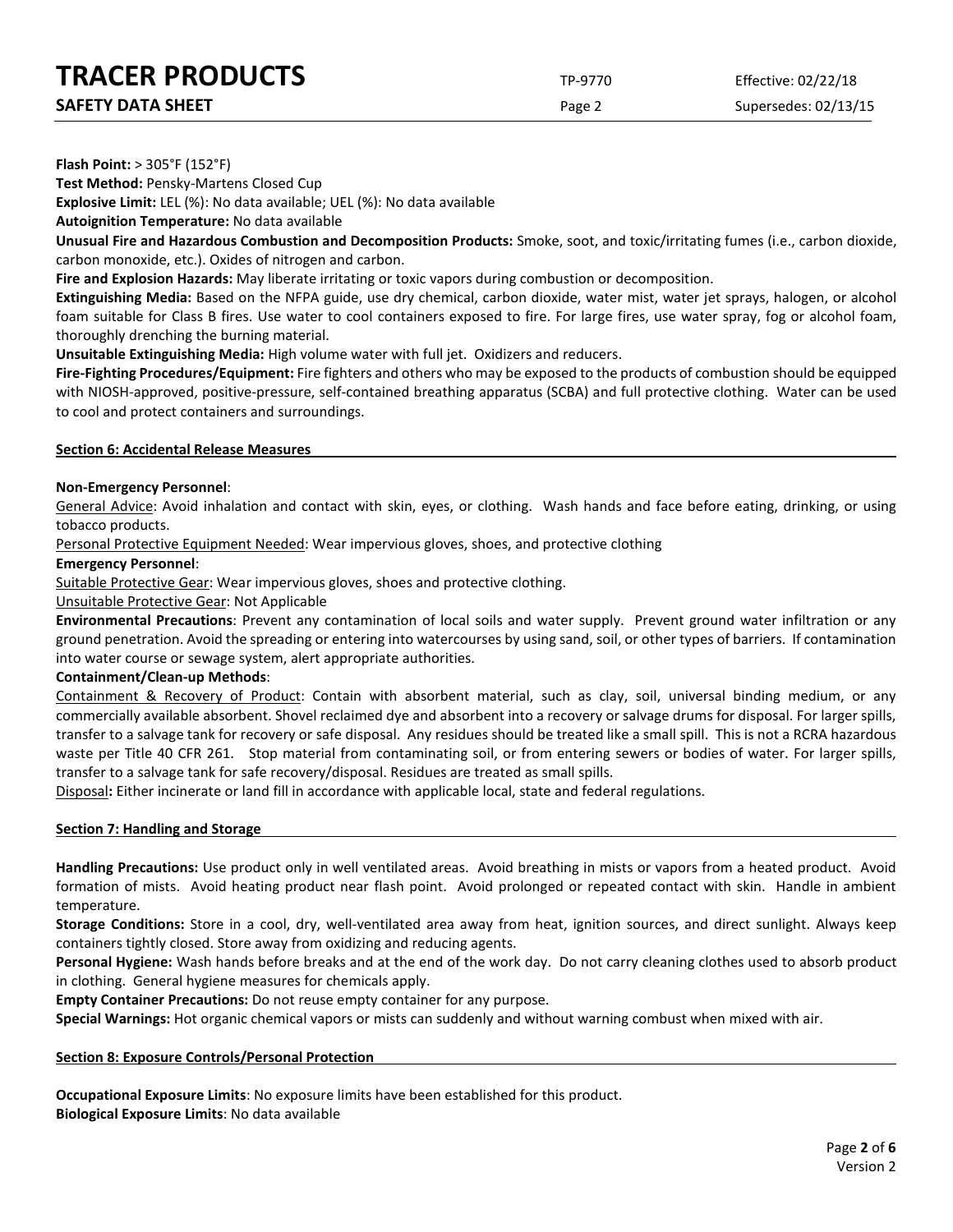| <b>TRACER PRODUCTS</b>   | TP-9770 | Effective: 02/22/18  |
|--------------------------|---------|----------------------|
| <b>SAFETY DATA SHEET</b> | Page 3  | Supersedes: 02/13/15 |

**Engineering Controls/Ventilation**: Maintain airborne concentrations below the established exposure limits by providing adequate ventilation. General (dilution) ventilation should be acceptable. Additional local exhaust ventilation is recommended where dusts, mists or vapors may be released.

**Airborne Oil Mist Exposure Limits:** Polyol Ester Oil ACGIH TLV:  $5mg/m<sup>3</sup>$ , 8hr. ACGIH STEL:  $10 \text{ mg/m}^3$ , 8hr.

, 8hr. OSHA PEL: 5mg/m3 , 8hr.

#### **Personal Protective Equipment**:

Respiratory Protection: Avoid breathing vapor and/or mist. If occupational exposure limits are exceeded wear NIOSH/OSHA approved equipment. Use a respiratory protection fitted with a combination filter A-P3 for short term use. High airborne concentrations may necessitate the use of self-contained breathing apparatus (SCBA) or a supplied air respirator. Respiratory protection programs must be in compliance with 29 CFR 1910.134.

Skin Protection: Wear protective clothing and appropriate impervious gloves.

Eye Protection: Wear safety goggles with peripheral coverage approved to EU Standard EN 166, AS/NZS 1337. An eye wash facility should be readily available.

Hand Protection: When in contact with material, be sure to use proper gloves approved to standards (Europe: EN 374, U.S.: F739, & AS/NZS: 2161). Gloves made from neoprene, nitrile or butyl rubber may provide suitable chemical protection.

Hygiene Measures: Wash thoroughly after handling, especially before eating, drinking, smoking, or using restroom facilities.

#### **Section 9: Physical and Chemical Properties**

**Physical State**: Liquid **Appearance**: Amber **Odor**: Mild **Odor Threshold**: **pH**: no data available **Melting Point**: No data available **Freezing Point**: No data available **Initial Boiling Point**: No data available **Boiling Range**: >600°F (316°C) **Flash Point (PMCC)**: > 305°F (152°C) **Evaporative Rate**: <0.01 **Solid Flammability**: No data available **Gas Flammability**: No data available **Upper Explosive Limit**: No data available **Lower Explosive Limit**: No data available **Vapor Pressure 68**° **F (20**° **C)** : <0.01 mmHg@ 20°C **Vapor Density (Air= 1)** : >1 **Relative Density**: 0.868 **Solubility in Water**: Insoluble **Partition Coefficient: n-octanol/water**: No data available **Auto-ignition Temperature**: No data available **Decomposition Temperature**: No data available **Viscosity at 40°C: 28.67 Viscosity at 100°C: 5.46 Percent Volatile by Volume (%)**: 0 **Evaporation Rate (Butyl Acetate=1)**: < 0.01 **Volatile Organic Content (VOC) Component**: None

**Note:** The physical data presented above are typical values and should not be construed as a specification.

**Section 10: Stability and Reactivity**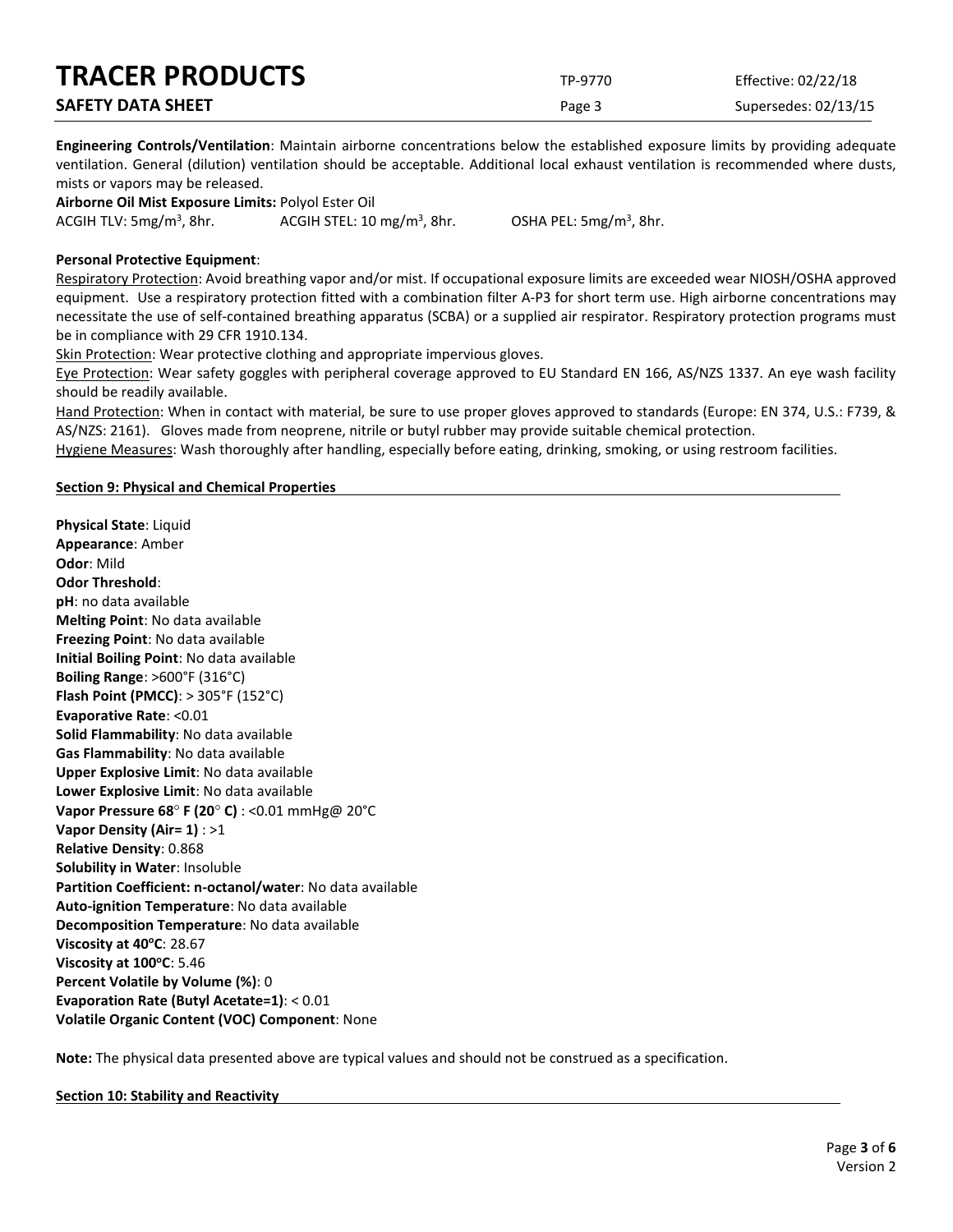| <b>TRACER PRODUCTS</b> | TP-9770 | Effective: 02/22/18  |
|------------------------|---------|----------------------|
| SAFETY DATA SHEET      | Page 4  | Supersedes: 02/13/15 |

**Reactivity**: This product is non-reactive under ambient conditions

Stability: Stable under normal conditions of use. Can decompose slowly with localized heating over 300°C

**Conditions to Avoid**: High temperatures & a source of ignition. Toxic fumes may be released if product is heated above decomposition point.

**Incompatible Materials**: Strong Acids, Strong oxidizing agents, and Reducing agents

Hazardous Decomposition Products: In the event of combustion, CO and CO<sub>2</sub> will be formed.

**Hazardous Polymerization**: Will not occur

#### **Section 11: Toxicological Information**

|                             |        | <b>Fluorescent Dye</b> | <b>Polyol Ester Oil</b> |
|-----------------------------|--------|------------------------|-------------------------|
| Oral LD <sub>50</sub>       | Rat    | >5000 mg/kg            | >2000 mg/kg             |
| Dermal LD <sub>50</sub>     | Rabbit | >2000 mg/kg            | >2000 mg/kg             |
| Inhalation LC <sub>50</sub> | Rat    | $>12$ mg/l             | $>5.1$ mg/l             |
| Eye Irritation              | Rabbit | Not Irritating         | Not Irritating          |
| Skin Irritation             | Rabbit | >4                     | No data available       |

#### **Carcinogenicity**:

| <b>Carcinogenicity</b> | ACGIH | IARC | NTP | <b>OSHA</b> |
|------------------------|-------|------|-----|-------------|
| Polyol Ester Oil       | Nο    | N٥   | N٥  | N٥          |
| <b>Fluorescent Dye</b> | No    | N٥   | N٥  | N٥          |

Summary Comments: According to ACGIH, IARC, NTP, and OSHA, the Polyalkylene glycol nor the fluorescent dye are not considered to be a hazardous carcinogen to humans.

**Reproductive Toxicity**: No data available

**STOT-single exposure**: No data available

#### **STOT-repeated exposure**:

|                    |     | Fluorescent Dye   | Polyol Ester      |
|--------------------|-----|-------------------|-------------------|
| Oral mg/kg         | Rat | No data available | 1613              |
| Dermal mg/kg       | Rat | No data available | No data available |
| Inhalation mg/l/4h | Rat | No data available | No data available |

#### **Aspiration Hazard:** No

**Likely Routes of Exposure**: Eyes, skin and respiratory tract **Symptoms**:

Eye Contact: May cause mild irritation

Skin Contact: May cause mild irritation

Inhalation: May cause mild respiratory irritation

Ingestion: May cause gastrointestinal irritation

#### **Section 12: Ecological Information**

#### **Toxicity**:

|                                        | <b>Fluorescent Dye</b> | <b>Polyol Ester Oil</b> |
|----------------------------------------|------------------------|-------------------------|
| Fish LL <sub>50</sub> 96hr mg/l        | >100                   | >100mg/l                |
| Crustacean LL <sub>50</sub> 96hr. mg/l | >100                   | $>10000$ mg/L           |
| Algae <b>NOEL</b> 72hr. mg/l           | >100                   | $>100$ mg/l             |

**Persistence & Degradability**: No data available **Bioaccumulation Potential**: No data available **Mobility in Soil**: No data available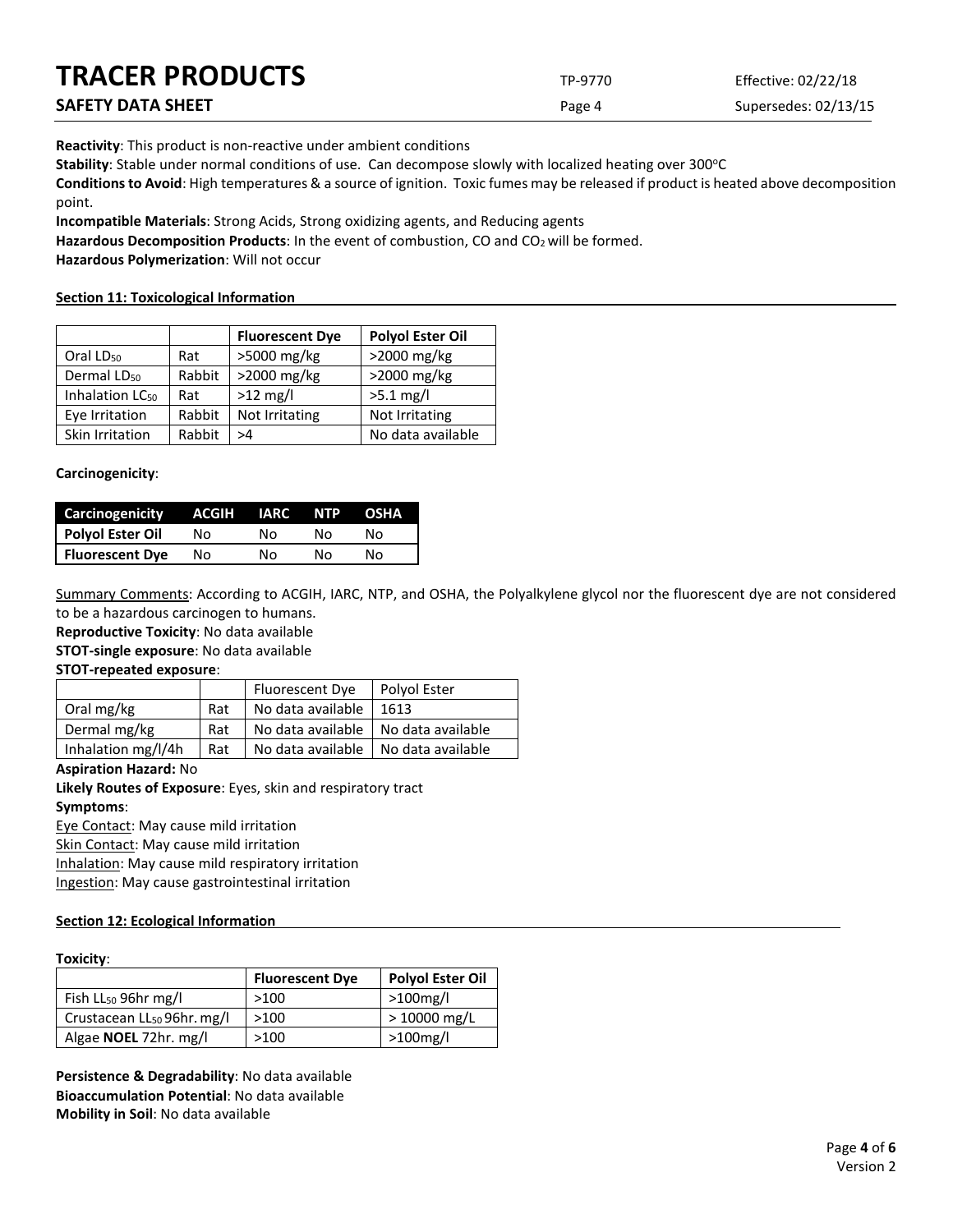### **SAFETY DATA SHEET** SUPERFOUR SAFET ASSESSED A REPORT OF SUPERFOURITY DATA SUPERFOURITY OF SUPERFOURITY OF SUPERFOURITY OF SUPERFOURITY OF SUPERFOURITY OF SUPERFOURITY OF SUPERFOURITY OF SUPERFOURITY OF SUPERFOURITY OF SUP

**Behavior in Sewage Plants:** No data available **PBT vPvB:** This substance is not a PBT vPvB

#### **Section 13: Disposal Considerations**

**General Statements:** Federal regulations may apply to empty container. State and/or local regulations may be different. **Disposal:** Recover or recycle if possible, otherwise, dispose of in accordance with all local, state, and federal regulations. Sewage disposal is discouraged

**Special Instructions:** Be sure to contact the appropriate government environmental agencies if further guidance is required. Do not remove labels from container until container is cleaned properly. Containers can be reused or disposed of by landfill or incineration if appropriate to local law. Water with cleaning agents is required **Hazardous Waste Number:** Not a RCRA hazardous waste

**Section 14: Transport Information**

**General Comments**: This product is not classed as hazardous or regulated for transport under 49 CFR, IATA/ICAO, or IMDG **49 CFR: DOT Shipping Name:** Not Regulated **DOT Label:** Not Applicable **DOT Identification No.:** Not Applicable; Nonregulated shipments by air under 49 CFR, IATA/ICAO AND IMO **Transport by Road/Rail (ADR/RID): UN Proper Shipping Name:** Not Applicable **Transport Hazard Class:** Not Applicable **Packing Group:** Not Applicable **Classification Code:** Not Applicable **LQ (ADR 2013):** Not Applicable **LQ (ADR 2009):** Not Applicable **Environmental Hazard:** Not Applicable **Tunnel Restriction Code:** Not Applicable **Transport by Sea (IMDG): UN Proper Shipping Name:** Not Applicable **Transport Hazard Class:** Not Applicable **Packing Group:** Not Applicable **Marine Pollutant:** Not Applicable **Environmental Hazard:** Not Applicable **Transport by Air (IATA): UN Shipping Name**: Not Applicable **Transport Hazard Class**: Not Applicable **Packing Group Number**: Not Applicable **Environmental Hazards**: Not Applicable **Special Precautions for User:** Unless otherwise specified, general measures for safe transport must be followed **Transport in Bulk:** Non-dangerous material according to transport regulations

#### **Section 15: Regulatory Information**

#### **Inventory Status:**

Fluorescent Dye: is listed or excluded from listing on TSCA, DSL, & AICS inventories Polyol Ester Oil: is listed or excluded from listing on TSCA, DSL, AICS, IECSC, & ENCS inventories

**SARA Title III Information**: This product contains no chemicals subject to the reporting requirements of Section 313 of the emergency planning and community right to know act.

**SARA - Section 302-Extremely Hazardous Substances:** No regulated ingredients.